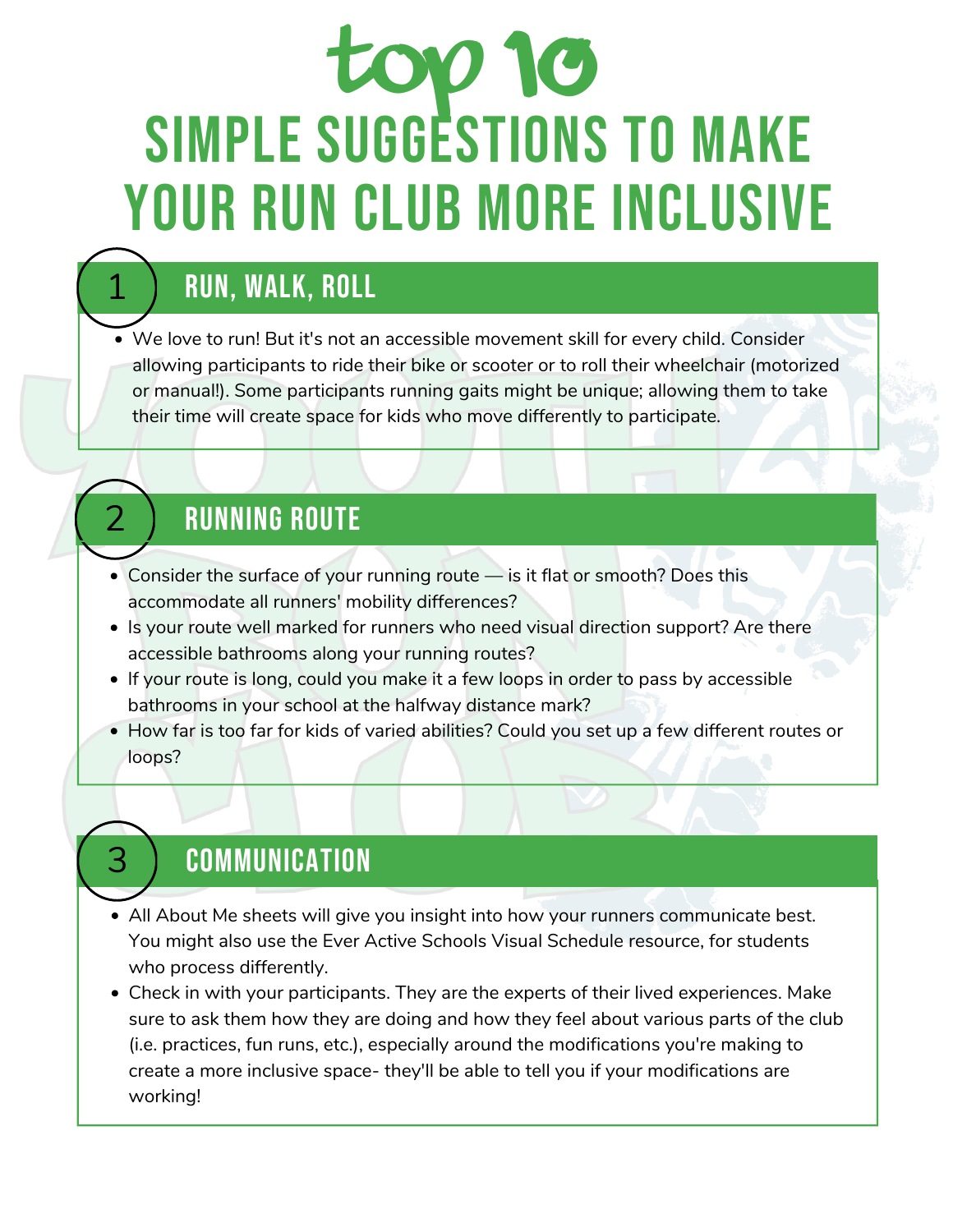#### **RUNNERS CHOICE**

- Build opportunities for your runners to choose! Create different loops or distances for your running routes and let the kids choose the distance best for them, which will be fun and motivating for kids of all abilities.
- Allowing your runners to co-create and collaborate allows them to form relationships and gain peer support (perhaps coming up with a warm-up game for the day). This is likely to help keep interest in the activities of the club.
- Let students choose the name of your youth run club. This can help them to better identify with it.
- If you are using a Visual Schedule, you can use the Runner's choice icon to help increase motivation and interest of participants.

# 5 TAKE YOUR TIME

- Some kids process instructions faster or slower than others; give all your participants the chance to get caught up to speed!
- Give your participants time to practice and complete the task.

#### **GROUPING**

Consider different grouping strategies for the games and activities you play. Having friends and feeling like a legitimate participant are associated with feelings of inclusion by children with disabilities in physical activity programs.

## **MAKING MODIFICATIONS**

When making modifications or adaptations to an activity, offer them to all students so as to avoid inadvertently creating a less inclusive space. If only one or two students are offered a modification it could lead to them feeling excluded from the group.

## 8 5 SENSES

Be a sensory detective! Think about each of your 5 senses. Kids process sensory information differently. Some kids don't respond well to loud noises (whistles could be distracting!); some kids don't like to hold hands or give high fives. Consider the sensory elements of your space and put your detective hat on: sensory triggers might not be immediately obvious to you, but we know your detective skills are strong!